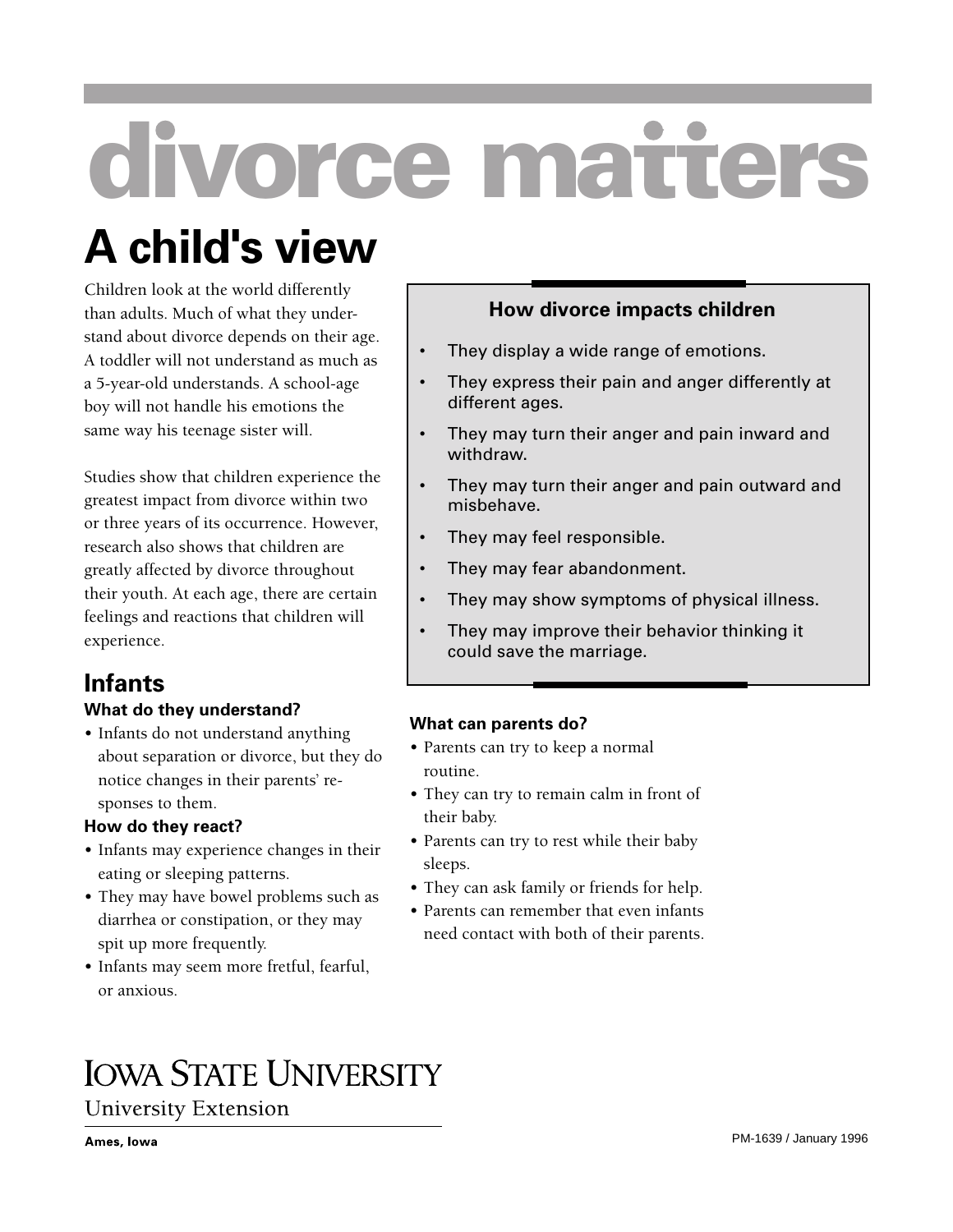#### **Toddlers What do they understand?**

• Toddlers understand that one parent no longer lives at home, although they don't know why.

#### **How do they react?**

- Toddlers cry more and become clingy.
- They have problems sleeping and experience changes in their toilet habits.
- Toddlers return to baby-like behavior such as demanding to be fed by their parents.
- They often feel angry or frustrated about the situation, but cannot understand or explain their feelings.
- Toddlers may express anger by throwing temper tantrums, acting sulky, hitting, being irritable and reckless, or withdrawing.
- Toddlers may start worrying about any kind of separation and may become fearful when a parent is out of sight.

#### **What can parents do?**

- Parents can provide nurturing and reassurance.
- They can continue established routines.
- Parents can allow some baby-like behavior, but must set clear limits and consequences.
- They can keep daily stress to a minimum by allowing their toddler extra time to complete tasks.
- Parents can try to spend time alone with their child.
- They can let their child spend time with another adult such as a grandparent or family friend who is the same sex as the parent who does not live at home.

#### **Preschoolers What do they understand?**

• Preschoolers still don't understand what separation or divorce means, but they know their parents are angry and upset, and they live apart.

#### **How do they react?**

- Preschoolers feel a sense of loss and sorrow.
- They are likely to have fantasies, both pleasant—"Daddy will come back" and frightening—"Monsters chased me"
- Preschoolers wonder what will happen to them and fear being abandoned by their noncustodial parent.
- They often blame themselves for the separation or divorce. They think if they had behaved better, their parents would have stayed together.
- Preschoolers may feel responsible. When being punished, perhaps the child wished one parent would go away and now that parent is gone. The child may believe that the wish is what made the parent leave.
- Preschoolers often become very angry, which they show by attacking the parent they blame or by turning their anger inward and becoming depressed or withdrawn.

#### **What can parents do?**

- Parents can encourage their child to share questions and concerns about the separation or divorce.
- They can encourage their child to express feelings, including anger, through talking, physical activity, or art work.
- Parents can set aside time daily to reassure their child that both parents understand and love him or her.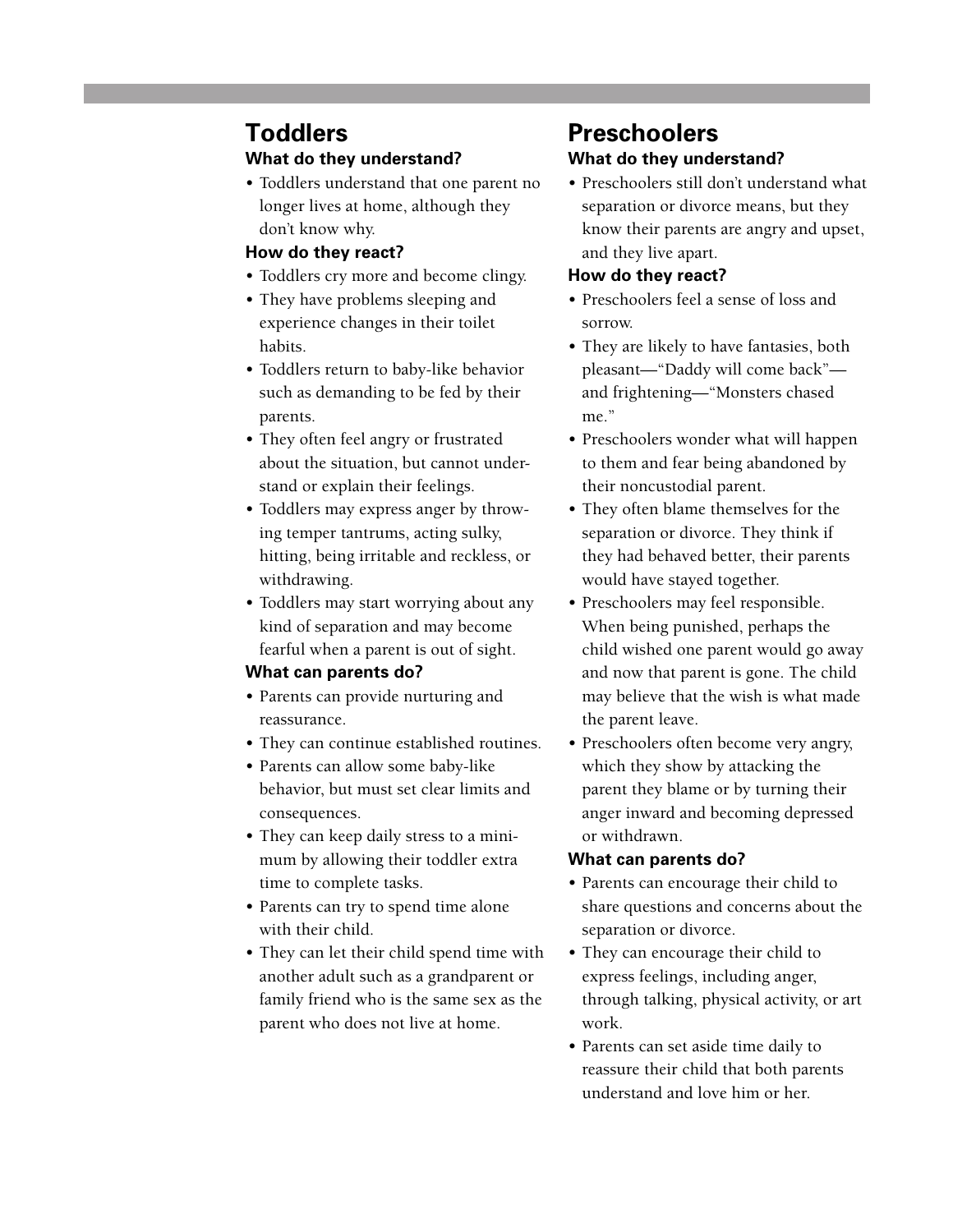• They can tell their child, repeatedly if needed, that he or she isn't responsible for the divorce.

#### **Elementary school children**

#### **What do they understand?**

- Elementary school children begin to understand what divorce means.
- They believe that their parents don't love each other and know they won't be living together any longer.

#### **How do they react?**

- Elementary school children feel deceived.
- They feel an acute sense of loss for the parent who moved away.
- Elementary school children usually hope their parents will reunite.
- They sometimes feel rejected by the absent parent.
- Elementary school children may become very depressed, showing changes in eating and sleeping habits, lack of interest in life, poor concentration, crying, irritability and withdrawal, and a sense of hopelessness.
- They may fear abandonment, but also may worry about their parents' future well-being as well as their own.
- Elementary school children may fear not being picked up on time after school by the noncustodial parent.
- They may have trouble sleeping and may show symptoms of physical illness.
- Elementary school children may become extremely angry with both parents about the divorce.
- They may direct their anger outward, as shown in misbehavior, or inward, as shown in feelings of shame and selfblame.

#### **What can parents do?**

- Parents can encourage their child to talk about the divorce with them, relatives, or family friends.
- They can be sensitive to signs of depression, fear, and troubled behavior. They should be willing to enlist professional help if needed.
- Parents can help their child feel that life will be OK and his or her world is secure.
- They should talk to other adults, not their child, about adult problems such as money issues, unresolved feelings, work stress, etc.
- Parents should make their child's teacher aware of the situation. That person can provide support and watch for signs that the child needs additional help.

#### **Preteens and adolescents What do they understand?**

• Preteens and adolescents understand, but usually do not accept, separation or divorce.

#### **How do they react?**

- Preteens and adolescents often become very angry.
- They may feel disillusioned, betrayed, or rejected by one or both of their parents. They may lose trust in relationships in general.
- Preteens and adolescents may lose selfesteem and may worry about being loved.
- They tend to be highly moralistic and critical, and may judge their parents' decision to divorce harshly.
- Preteens and adolescents may be extremely embarrassed or disturbed by any change in their parents' sexual behavior.